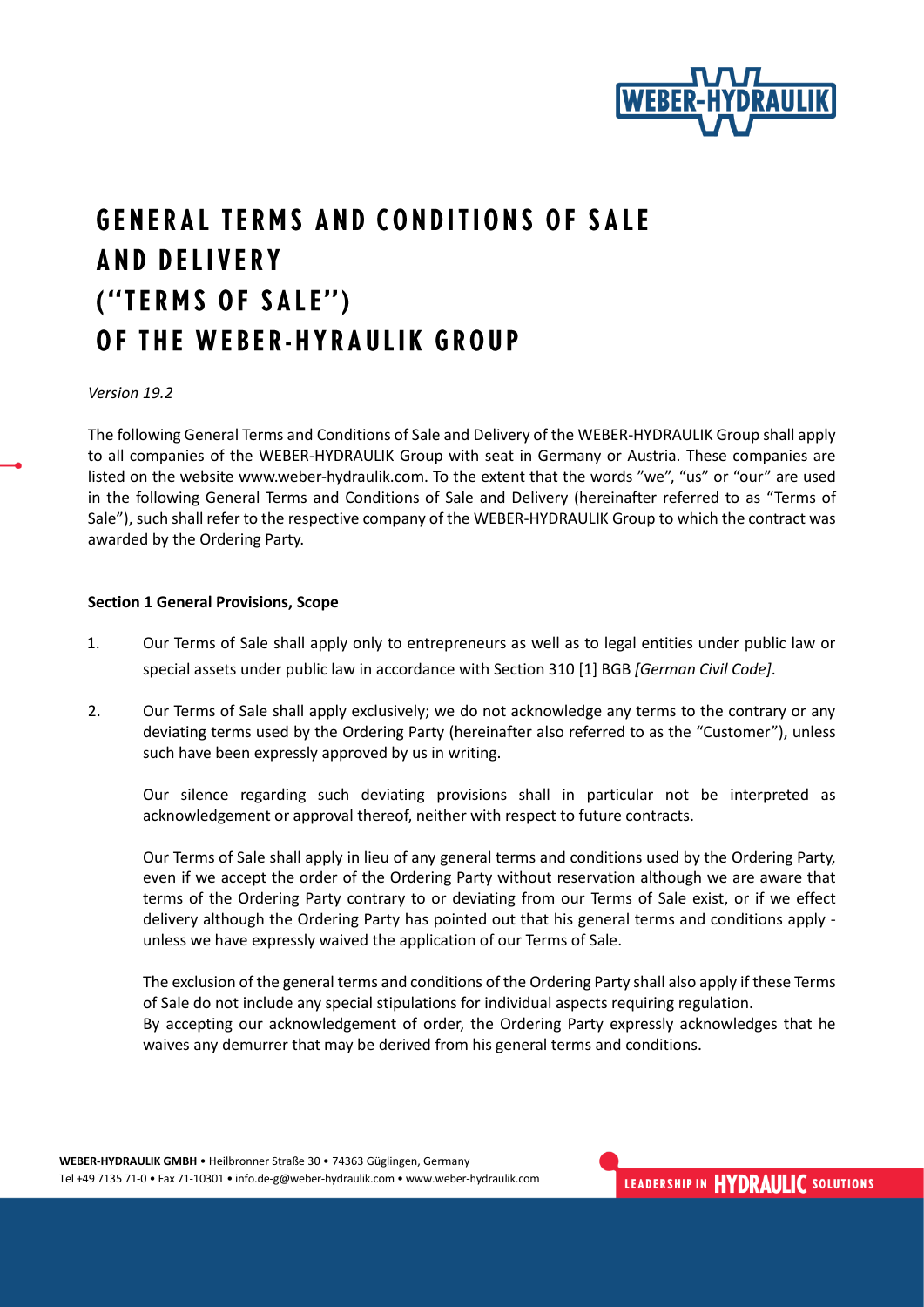

- 3. Our Terms of Sale shall also apply to all future orders, without requiring express agreement on their incorporation in each specific case; they shall also apply if we effect delivery to the Ordering Party without reservation although we are aware that the Ordering Party uses terms and conditions contrary to or deviating from our Terms of Sale.
- 4. All and any agreements entered into between us and the Customer for the execution of the contract shall be made in writing.
- 5. Our Terms of Sale shall apply in particular to contracts governing the sale and/or delivery of movable property (hereinafter referred to as "goods"), irrespective of whether we manufacture the goods ourselves or purchase them from our suppliers (Sections 433, 651 BGB). Unless otherwise agreed, the present Terms of Sale shall apply as a framework agreement also for similar future contracts in the version applicable at the time the order was placed by the Ordering Party and/or in the text form last communicated *["text form" as defined under § 126b BGB - German Civil Code-]* to the Ordering Party, without any requirement on our part to refer to them in each individual case.
- 6. Any individual agreements entered into with the Ordering Party in individual cases (including collateral agreements, supplements and changes) shall in any event have priority over these Terms of Sale. Subject to proof to the contrary, the contents of such agreements shall be governed by a written contract and/or our written acknowledgement.
- 7. Our employees shall not be entitled to add to the contractual content or deviate from such content. Such shall not apply to our responsible bodies or persons vested with general commercial power of representation *[German "Prokura"]* or to persons specifically authorized by the latter to this effect.
- 8. Legally relevant declarations and notifications from the Ordering Party relating to the contract (e.g. setting deadlines, dunning letters, withdrawal) must be given in writing, i.e. in written or text form (e.g. letter, email, fax). Legal formal requirements and additional supporting evidence, in particular in cases of doubt relating to the lawful entitlement of the declaring party shall remain unaffected hereby.
- 9. Any reference to the application of statutory provisions shall be for the purpose of clarification only. The statutory provisions shall also apply without such clarification, unless they are directly modified or explicitly excluded by these Terms of Sale.

# **Section 2 Offer, Conclusion of Contract, Tender Documents, Changes, Quotes**

1. Our offers are without obligation and non-binding. Such shall not apply if a written offer has been explicitly stipulated as legally binding.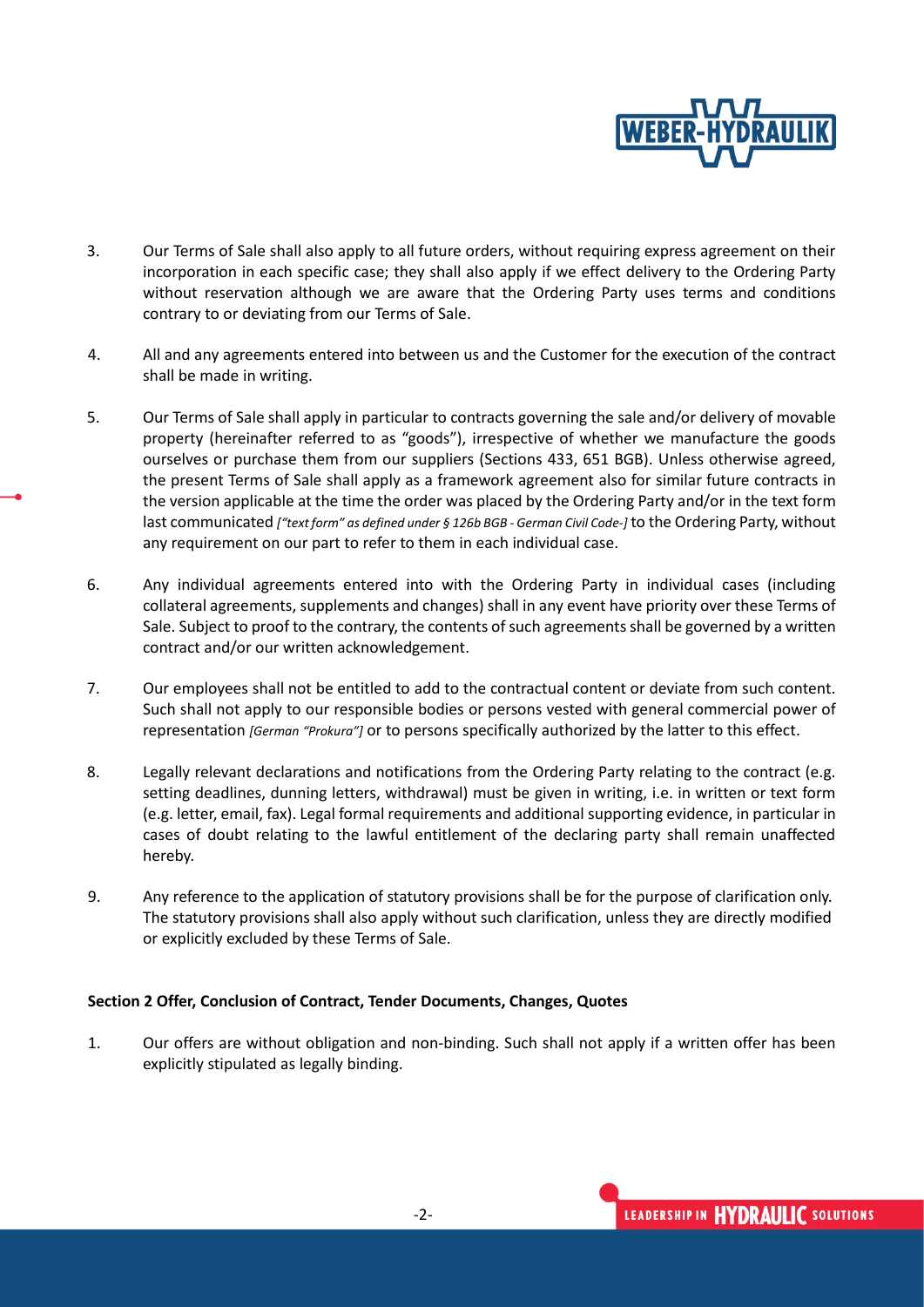

- 2. The order of the goods or the order placed by the Customer shall be deemed a binding contract offer. We can accept orders or commissions within 14 days of their receipt.
- 3. Within the framework of order placement, the Customer must provide us with all customer-specific requirements and documentation necessary for the execution of the order, including but not limited to technical drawings, test instructions, raw material analyses etc. The Customer must in particular notify us of the tolerances and standards which must be observed. The Customer shall be liable for ensuring that all the documentation and information are correct. We shall not be liable for any defects resulting from any errors in this documentation or information.
- 4. Acceptance can be declared either in writing (e.g. by way of acknowledgement of order) or by delivering the goods to the Customer.
- 5. Each order shall be governed by our written acknowledgement of order. If the Customer has any objections as to the contents of the acknowledgement of order, he must oppose such acknowledgement of order without delay. Otherwise the contract shall take effect in accordance with the acknowledgement of order. In the event of any deviations in the content of drawings the specifications in the acknowledgement of order shall be authoritative.
- 6. We shall be entitled to make structural modifications to the products delivered by us insofar as such modifications are the result of enhancements of the respective series product and if the modified products are at least commercially and technically equivalent to the products ordered by the Customer and can be used by the Customer the same way as the products originally to be delivered.
- 7. If our scope of services needs to be modified due to missing or incorrect information provided by the Customer, we shall be entitled to effect such modifications; any costs or damage incurred thereby must be reimbursed to us by the Customer.
- 8. Any information provided by us relating to the subject-matter of the delivery or service (e.g. weights, dimensions, values in use, capacity, tolerances and technical specifications) as well as any depictions thereof provided by us (e.g. drawings and images) shall only be deemed approximately authoritative unless the usability of such information for the contractually intended purpose requires precise conformity. These shall not constitute guaranteed characteristics but are descriptions or designations of the delivery or service. Deviations customary in the trade and deviations which are the result of legal provisions or which represent technical improvements as well as the replacement of components by equivalent parts shall be permissible insofar as they do not adversely affect the usability for the contractually intended purpose.
- 9. We reserve title and copyrights to all and any images, drawings, calculations and other documents of companies of the WEBER-HYDRAULIK Group. Irrespective of whether such records are protected by law they constitute valuable company knowhow. Therefore, disclosure to any third party or commercial use by the Ordering Party beyond the purpose of the respective delivery contract shall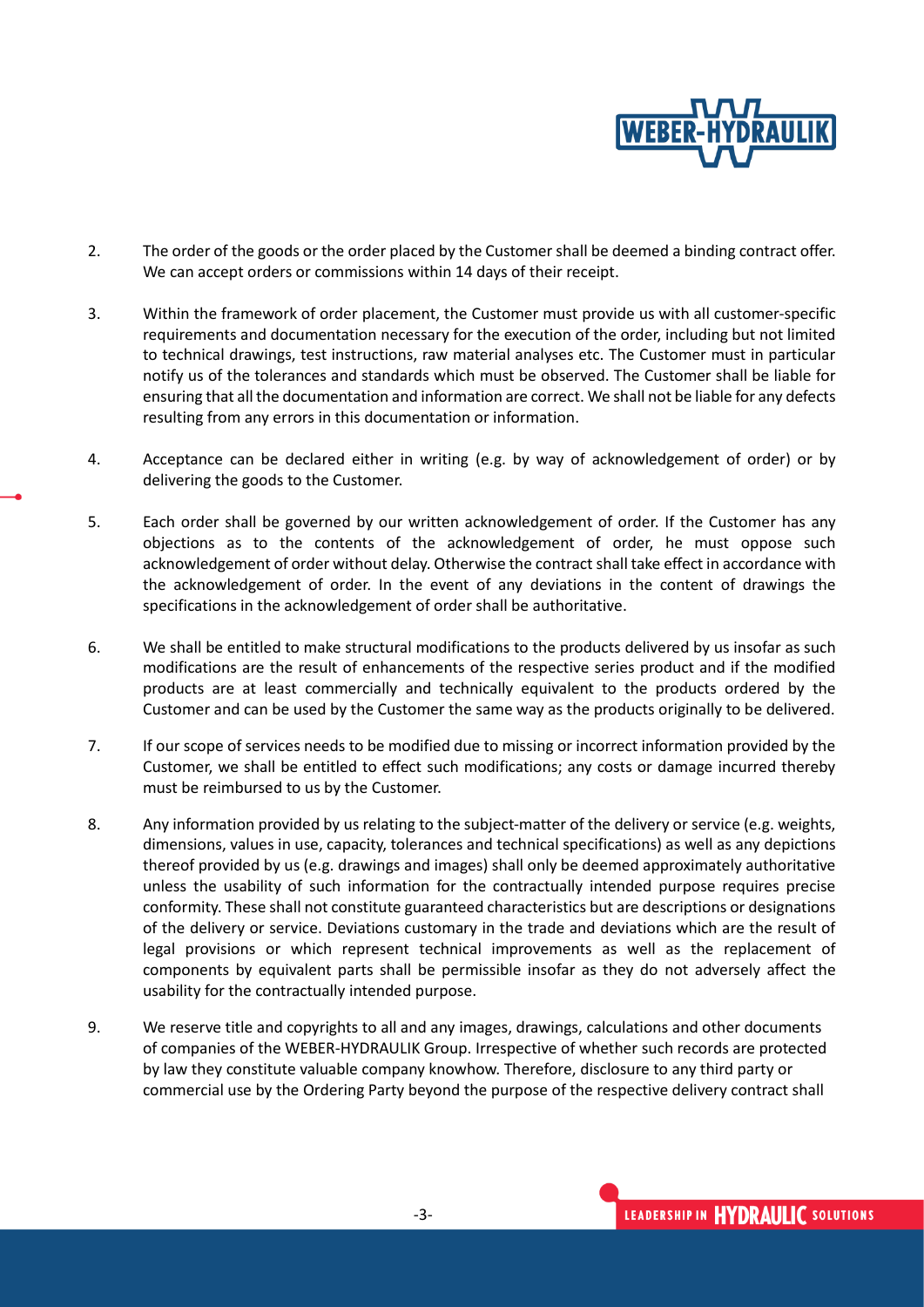

require our express consent. Such shall not apply to documents or records that are generally known and in the public domain.

#### **Section 3 Prices, Terms of Payment**

- 1. Unless otherwise provided for in the acknowledgement of order our prices shall be "ex works", exclusive of value-added tax, packaging, transportation and insurance. Any customs duties, fees, taxes and other public dues shall be borne by the Customer.
- 2. Our prices are exclusive of the statutory value-added tax; it will be indicated separately at the statutory rate on the date of the invoice and must be paid separately by the Ordering Party.
- 3. In the case of sale by dispatch (item 7.1 hereof) the Customer shall bear the transportation costs ex warehouse as well as the costs of any transport insurance that the Customer may require. If we do not charge the transport costs actually incurred in the individual case, a flat-rate transport fee shall be deemed agreed (exclusive of transport insurance) at a rate of 3% of the net value of the goods. Any customs duties, fees, taxes and other public dues shall be borne by the Customer.
- 4. Deduction of discounts shall only be permissible if such has been specifically agreed in writing.
- 5. Unless otherwise provided for in the acknowledgement of order the purchase price shall be due for payment net (without deduction) within 14 days of the date of the invoice. However, even within the scope of an ongoing business relationship we shall be entitled at any time to effect delivery, in whole or in part, only with advance payment. The respective reservation will be made with the acknowledgement of order at the latest.
- 6. Upon expiration of the aforesaid term of payment the Customer will be in default of payment. During default the purchase price shall bear interest at the statutory rate of default interest applicable at the time. We reserve the right to assert further damages caused by the delay. With respect to merchants our claim for payment of the commercial default interest (Section 353 HGB *[German Commercial Code]* shall be unaffected. Payment shall be deemed effected in due time if it is received on our account within the deadline.
- 7. The Customer may only offset counterclaims that are undisputed, recognized by us and recognized by non-appealable judgment or that are in reciprocity to our claims. Furthermore, the Customer may only enforce a right of retention if his counterclaim is based on the same contractual relationship. If the delivery is defective the counterclaims of the buyer shall remain unaffected, in particular in accordance with item 9.4 of these Terms of Sale.
- 8. If, after conclusion of the contract it becomes apparent that our claim to the purchase price is at risk due to the Customer's inability to perform (e.g. filing of application for the initiation of insolvency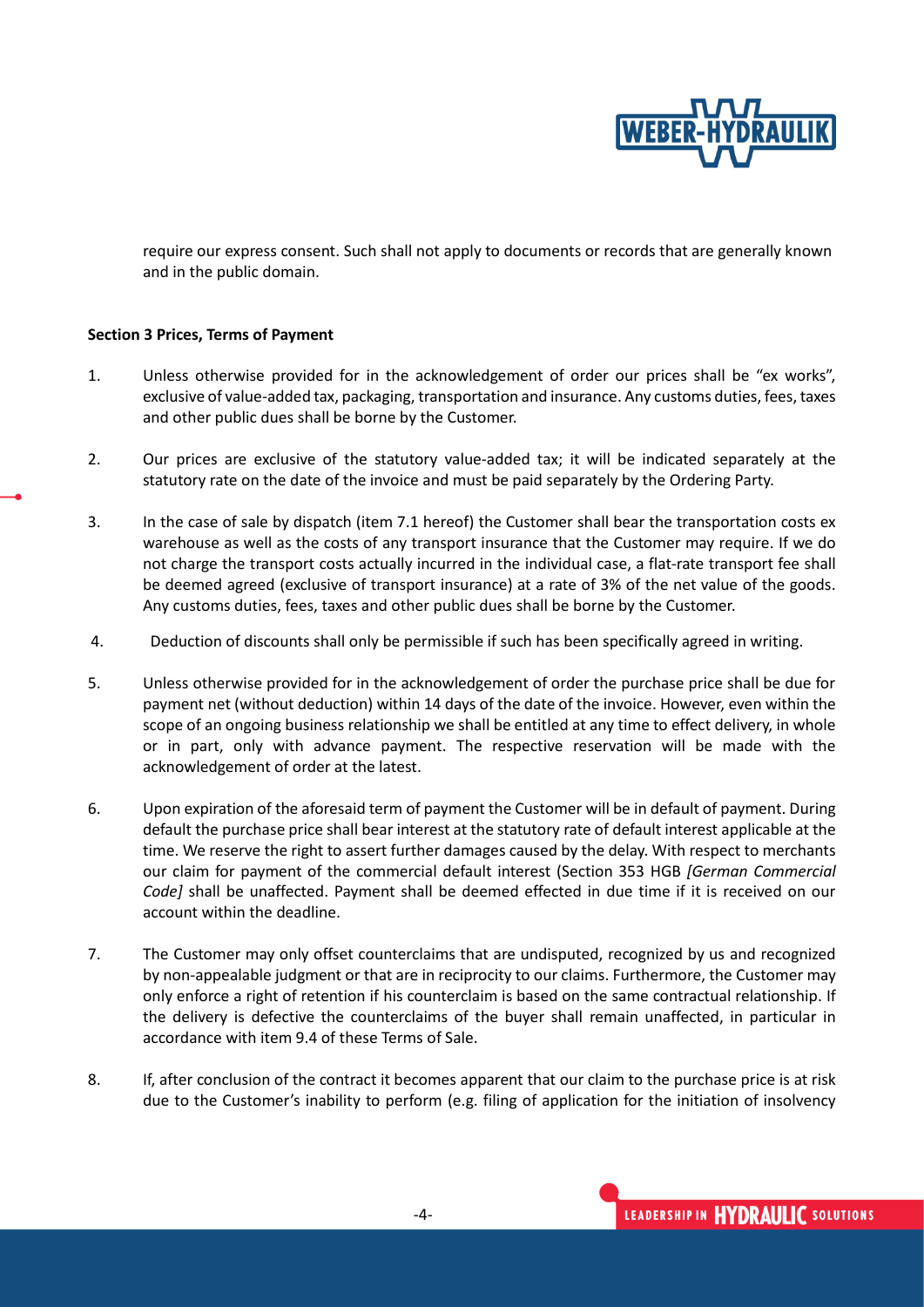

proceedings), based on statutory provisions we shall be entitled to refuse performance and – after setting a deadline, if applicable, to withdraw from the contract (Section 321 BGB). In the case of contracts on the production of non-fungible goods (custom-made items) we shall have the right to withdraw from the contract immediately; the statutory provisions on the waiver of deadlines shall remain unaffected.

- 9. If it has been agreed that delivery shall be effected more than 4 months after conclusion of the respective delivery contract we reserve the right to reasonably adjust the delivery prices if and to the extent that such is necessary on account of an increase in material or energy costs and/or a general wage increase in the metal industry affecting our company. If such results in a price increase of more than 10% the Ordering Party shall be entitled to withdraw from the contract.
- 10. The supplier has the right to assign his receivables from the purchaser to third parties.
- 11. If the purchaser is in default of payment with a receivable, all other receivables against the purchaser may become due.
- 12. The Purchaser must bear all fees, costs and expenses arising in connection with any legal proceedings against him outside Germany.

#### **Section 4 Sampling/Approval**

- 1. Unless otherwise agreed, sampling will be carried out before the commencement of serial production of the products to be delivered by us. After sampling an initial sample test report will be prepared.
- 2. Upon delivery of the initial samples and the initial sample test report the Customer must review the same and, if no defects are found, declare his approval within a reasonable period of time. Approval may also be provided by the Customer by placing an order for serial production of the parts to be delivered by us after receipt of the initial sample test report. The order placement shall then be deemed the declaration of approval.

#### **Section 5 Duty of Information of the Customer**

1. If the respective specifications are not provided in the documentation indicated under item 2.3 hereof, the Customer must provide us with all necessary information required for proper and correct production of the products to be delivered by us by commencement of serial production at the latest. This shall include but not be limited to detailed information on the handling of the parts.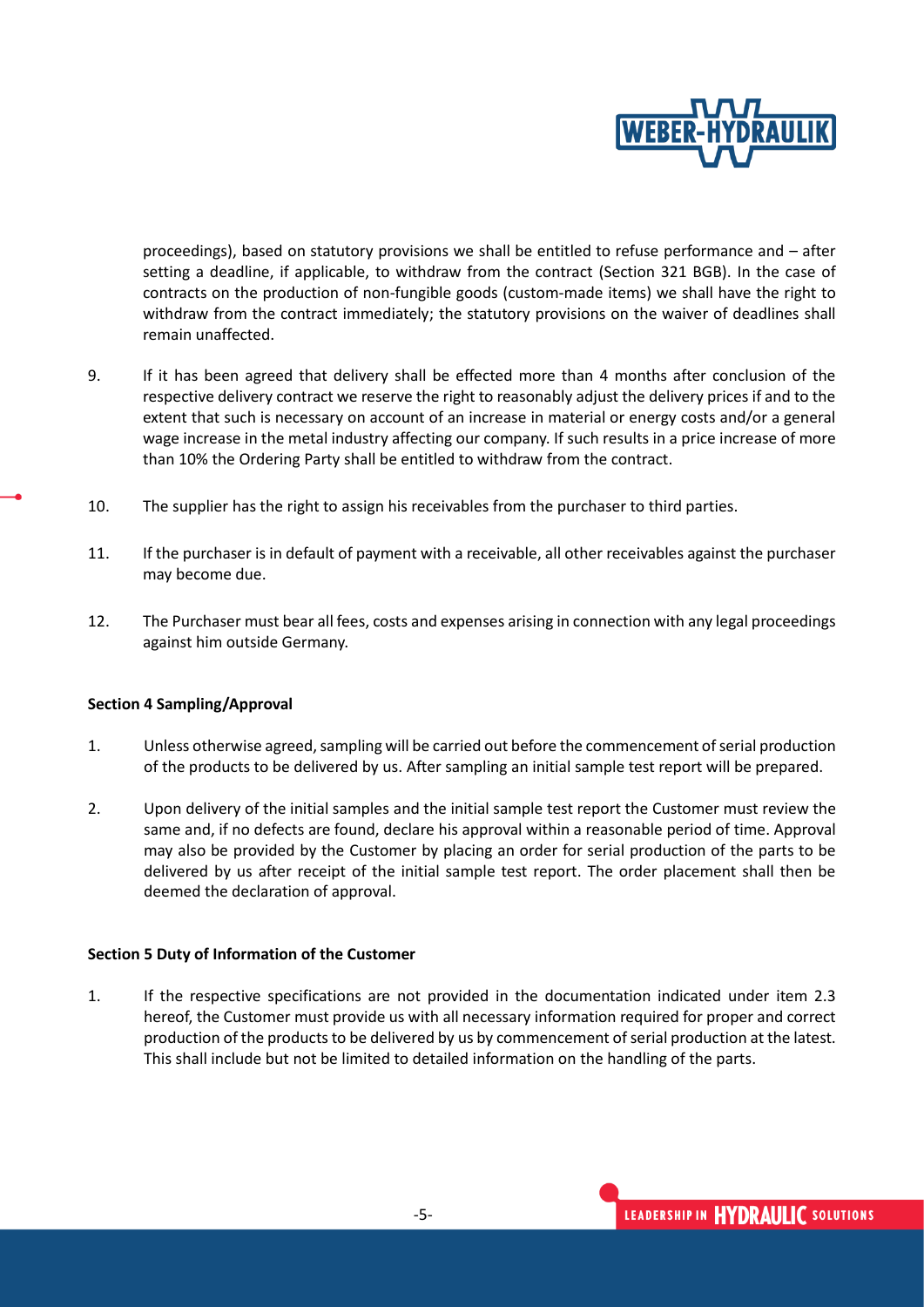

2. The Customer undertakes to inform us if usage of the products to be delivered by us is associated with specific risks. Such applies in particular to use of the products to be delivered by us in safetyrelevant areas, such as the automotive sector, medical engineering, aerospace and armaments.

## **Section 6 Delivery, Time of Delivery, Delay in Delivery**

- 1. Any binding periods and dates for delivery must be expressly agreed in writing. In case of non-binding or approximate (approx., around, about etc.) delivery periods or dates we shall use our best efforts to comply with these periods or dates. If a specific calendar week has been agreed as time of delivery, we shall have the right to effect delivery or performance up until and including the Sunday of such calendar week.
- 2. The delivery time results from the agreements concluded in accordance with the acknowledgement of order. Compliance with such shall require that all and any commercial and technical issues have been clarified and the Customer has fulfilled all of his obligations and, in particular, has provided a sufficient amount of any transport boxes or containers that may be required. If this is not the case, the time period for delivery will be reasonably extended. Such shall not apply if and to the extent that we are responsible for the delay.
- 3. The delivery time shall be deemed met if the delivery item has left our premises by the time the delivery period expires or if readiness for dispatch has been notified. If dispatch and/or acceptance of the delivery item is delayed for reasons for which the Customer is responsible we will charge him for the costs incurred by such delay, commencing one month after notification of readiness for dispatch and/or acceptance.
- 4. A delivery period or date agreed with the Ordering Party shall be deemed adequately extended if after placement of an order technical problems arise or technical issues require clarification for reasons for which we are not responsible.
- 5. If our Customer is in default of acceptance or otherwise culpably breaches duties of cooperation, we shall have the right to claim compensation for the damage incurred by us in this respect, including any additional expenses which may have been incurred. The right to assert any further claims shall be reserved. If the aforesaid condition is met the risk of accidental loss or accidental deterioration of the delivery item shall pass to our Customer at the point in time the Customer is in default of acceptance or in debtor's delay.
- 6. Whenever goods cannot be delivered for reasons for which we are not responsible, any costs incurred by us must be reimbursed. Our Customer shall be entitled to claim delivery of the delivery item manufactured inclusive of ancillary services, unless he is responsible for the non-delivery.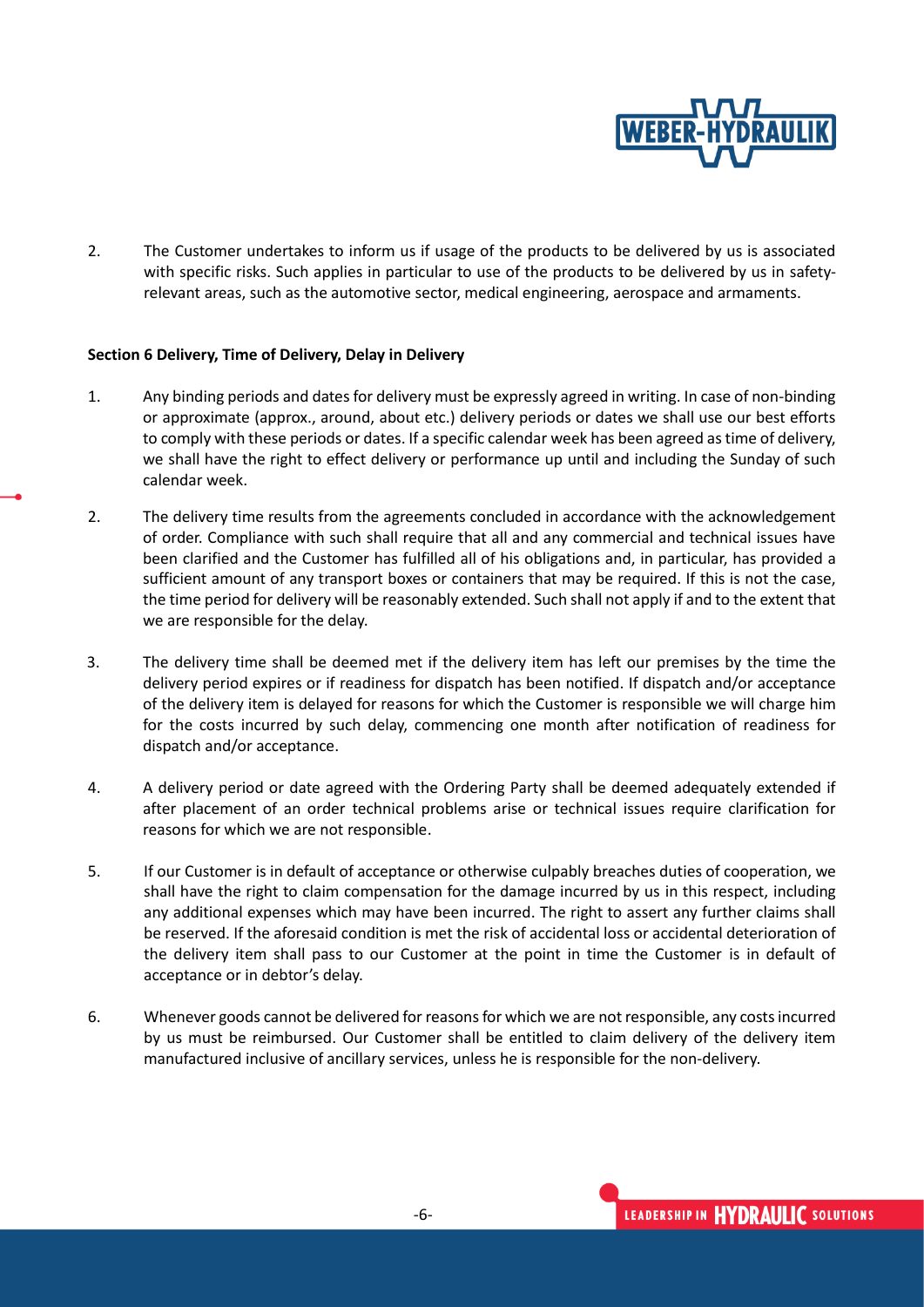

- 7. Upon expiration of an additional time period set by the Ordering Party in accordance with Section 323 BGB we shall have the right to ask the Ordering Party to declare within a time period of 10 days whether he insists that the contract be executed or whether he avails himself of his right to withdraw from the contract. If no such declaration is made by the Ordering Party within this time period we shall be entitled to withdraw from the contract.
- 8. We shall only be entitled to effect partial deliveries and partial services if
	- the partial delivery can be used by the Customer within the framework of the contractually intended purpose,
	- delivery of the remaining goods ordered is ensured.
- 9. If we are in default of delivery, the Customer must first grant us a reasonable grace period of at least 30 days – provided that this period is not unreasonable – in order to render performance. If this time period elapses without result, any claims for damages for breach of duty – irrespective of the reason thereof – shall apply only subject to the provisions of item 6.10 below.
- 10. If the Customer incurs any damage on account of our delayed delivery, he shall have the right to the exclusion of any further claims – to claim compensation for the delay. Such compensation shall amount to 0.25% of the net payment for each commencing week that the delivery of the goods and/or service as a whole is in default, however not exceeding 2.5% of the net remuneration of the total delivery and/or total service which, due to the delay, cannot be delivered and/or provided by us in time or in accordance with the contract. Any further compensation paid by us for the damage caused by the delay shall be excluded. Such shall not apply if we have acted on intent, with gross negligence or maliciously, in the case of claims for injury to life, limb or health, in the case of default and if a fixed date of delivery within the meaning of the law has been agreed and a performance guarantee has been given or a procurement risk has been assumed in accordance with Section 276 BGB and in the case of compulsory statutory liability. We reserve the right to prove that no damage occurred at all or that the damage was considerably less.

# **Section 7 Passing of Risk, Packaging, Acceptance, Default in Acceptance**

1. Unless otherwise specified in the acknowledgement of order, delivery shall be effected "ex works" (Incoterms 2010), which shall also be the place of performance for delivery and supplementary performance (if applicable). Upon request of the Customer and at his expense the goods will also be shipped to another point of destination (sale by dispatch). Unless otherwise agreed, we shall have the right to determine the respective type of shipment (in particular select the shipping company, dispatch route, packaging) ourselves.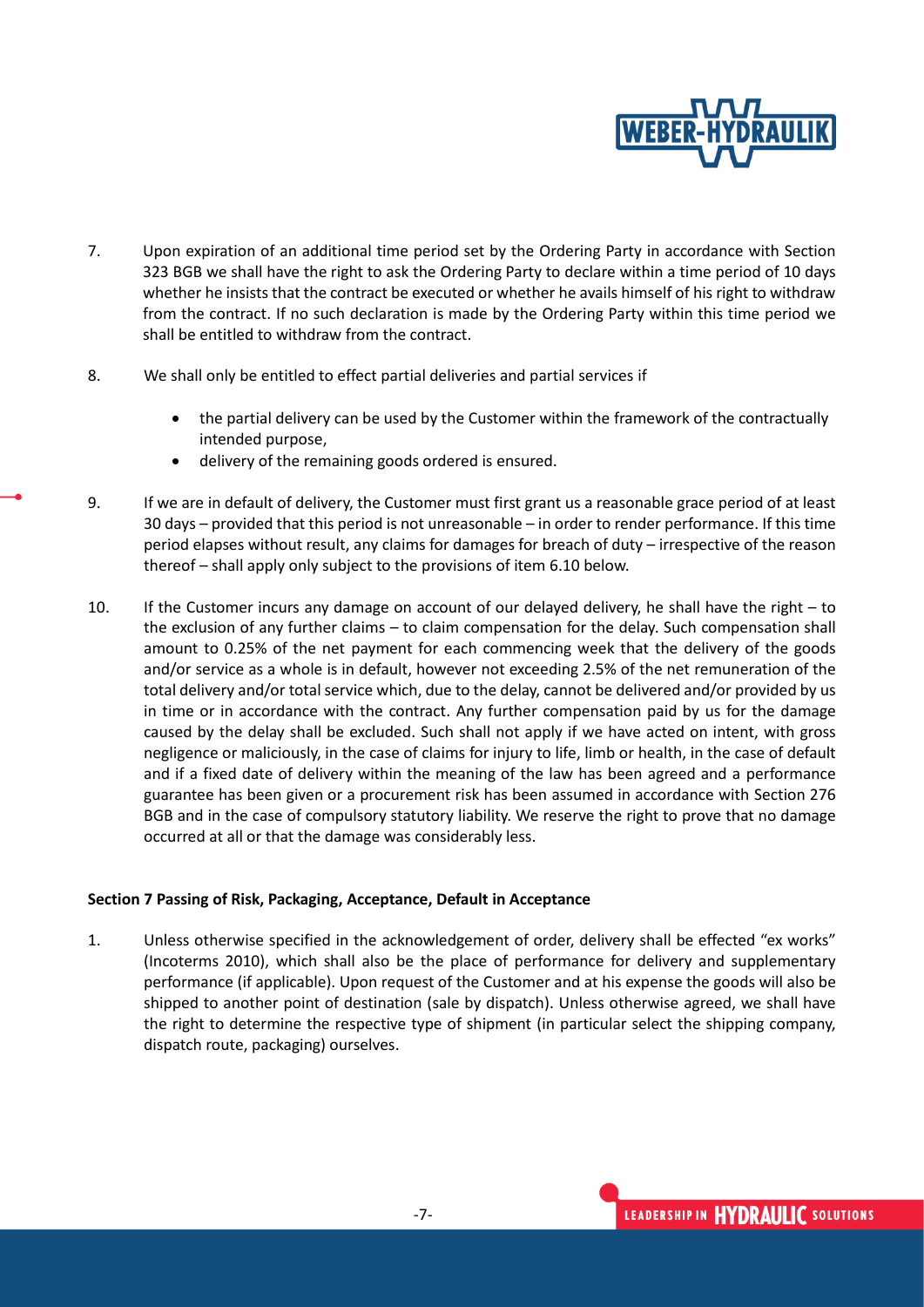

- 2. Transport packaging as well as all other packaging in accordance with the Packaging Ordinance will not be taken back, with the exclusion of pallets. The Ordering Party undertakes to arrange for the disposal of the packaging at his own expense.
- 3. The risk of accidental loss and accidental deterioration shall pass to the Ordering Party as soon as the goods have left our premises, an external warehouse or, in the case of direct delivery of goods not manufactured by us, the warehouse of the sub-supplier. However, in the case of sales by dispatch the risk of accidental loss and accidental deterioration of the goods as well as the risk of delay shall already pass with delivery of the goods to the carrier, forwarding agent or other person or entity charged with the shipping of the goods. If acceptance has been agreed, such acceptance shall be authoritative for the passing of risk. In other respects, the statutory provisions of the law on contracts for work and services *[German "Werkvertragsrecht"]* shall also apply mutatis mutandis if acceptance has been agreed. Default in acceptance by the buyer shall be equivalent to delivery or acceptance. The risk of accidental loss and accidental deterioration shall pass to the Customer with delivery at the latest.
- 4. If dispatch or collection of the goods is delayed as a consequence of circumstances for which the Ordering Party is responsible, risk shall pass to the Ordering Party with receipt of the notification of readiness for dispatch. In this case, after setting a reasonable time period that has however expired without results, we are entitled to otherwise dispose of the delivery items and to provide delivery to the Ordering Party with a reasonably extended term of delivery.
- 5. Warehouse costs incurred after the passing of risk shall be borne by the Customer. If the goods are stored in our warehouse, warehouse costs shall amount to 0.25% of the invoice amount of the stored delivery items for each completed week of storage. Assertion and proof of further storage costs shall be reserved.
- 6. If acceptance needs to be performed, the purchase item shall be deemed accepted, if and when
	- delivery and if installation is also owed by us installation is/are completed,
	- we have informed the Customer thereof pointing out the assumed acceptance as per this item 7 6. and have asked him to accept the goods,
	- 6 working days have passed since delivery or installation or if the Customer has started using the purchase item (e.g. has put the equipment delivered into operation) and if, in this case, 6 working days have passed since delivery or installation and
	- the Customer has failed to effect acceptance within this time period for a reason other than a defect notified to us that renders impossible or significantly impairs the use of the purchase item.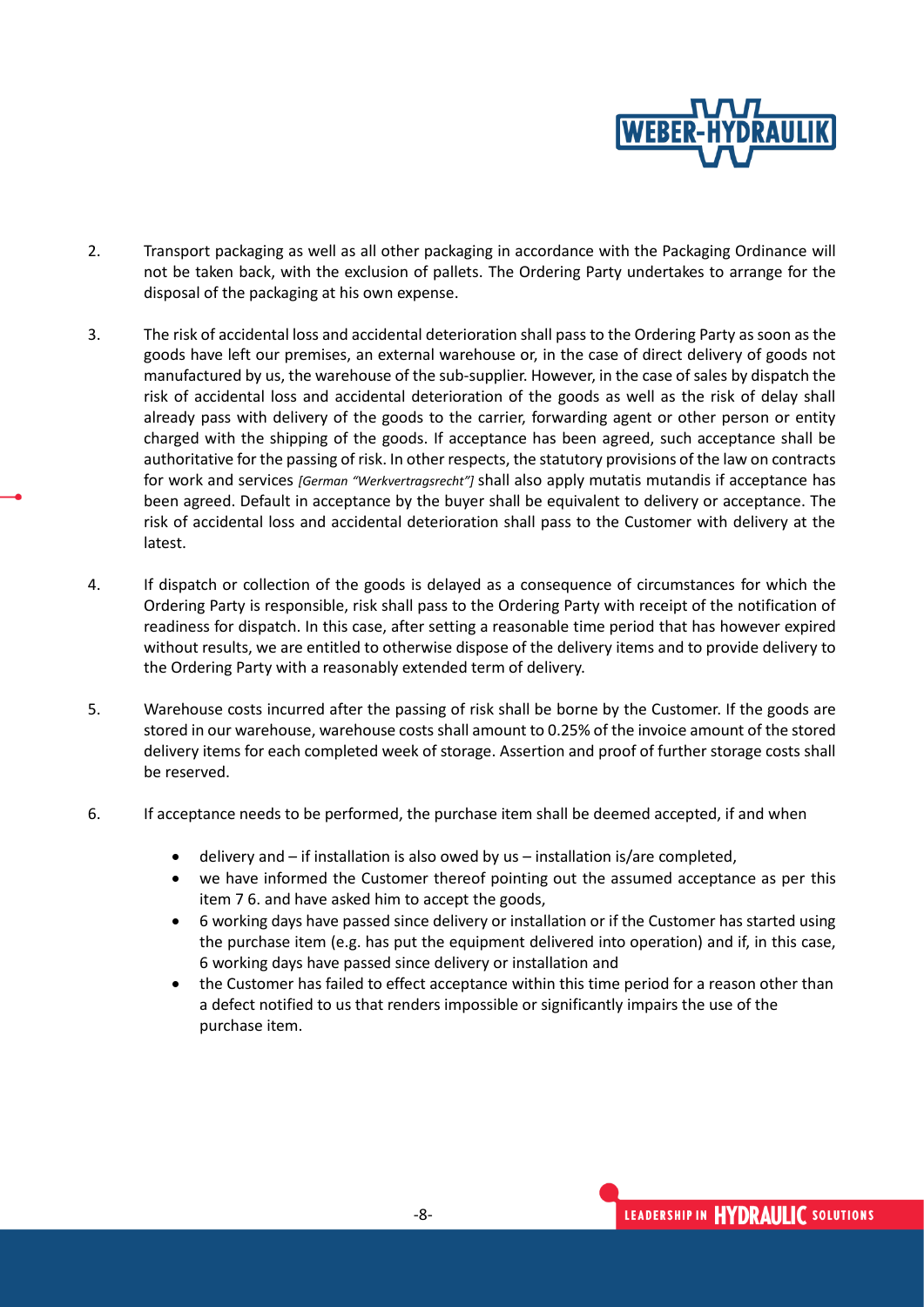

#### **Section 8 Provision of Goods / Incoming Goods Inspection**

- 1. The Customer must deliver the goods in such a way as to ensure that article name, quantity and weight are clearly visible and unambiguous identification is possible.
- 2. Upon receipt, we shall only inspect the goods of the Customer for external damage of packaging, boxes and the goods themselves. We will inform the Customer of any defects which may have been detected within 10 working days.
- 3. If damage occurs to the material provided by the Customer during the manufacturing process as a result of a breach of the obligations stipulated in items 5.1 or 5.2 hereof, we shall not be liable for this. If any damage or loss is incurred by us on account of this the Customer shall be obliged to provide compensation thereof.

## **Section 9 Liability for Defects**

- 1. Unless otherwise provided for in the following, the provisions laid down by law shall apply to the rights of the buyer in the case of material defects and defects of title (including incorrect delivery and short delivery as well as improper assembly or faulty assembly instructions). The special provisions laid down by law relating to end delivery of unprocessed goods to a consumer, even if the latter has processed the goods, shall remain unaffected (supplier recourse as per Section 478 BGB). Claims from supplier recourse shall be excluded if the defective goods were further processed either by the buyer or another entrepreneur, e.g. by incorporation into another product.
- 2. The claims for defects asserted by the Customer require that he has observed his statutory obligations regarding inspection and reporting (Section 377, 381 HGB). If a defect is detected upon delivery, during inspection or at any later point in time we must be notified hereof in writing without delay. In any case, apparent defects must be reported in writing within 7 working days from delivery and any defects that were not apparent during inspection must be notified in writing within the same time period after detection. If the buyer fails to duly inspect the goods and/or fails to notify the defect, our liability shall be excluded for the defect that was not notified and/or not notified in time or not notified in the proper form or manner in accordance with the legal provisions.

We shall have the right to set up adequate guidelines specifying how the products delivered by us shall be inspected immediately upon receipt.

3. If the purchase item is defective, we shall, at our discretion, be entitled to effect supplementary performance by either remedying the defect or by delivering a new item free from defect in replacement. Our right to refuse supplementary performance if the respective conditions under statutory law are met shall be unaffected hereby. In the event of remedy of defect, we shall be under the obligation to bear all expenses required to remedy the defect, including but not limited to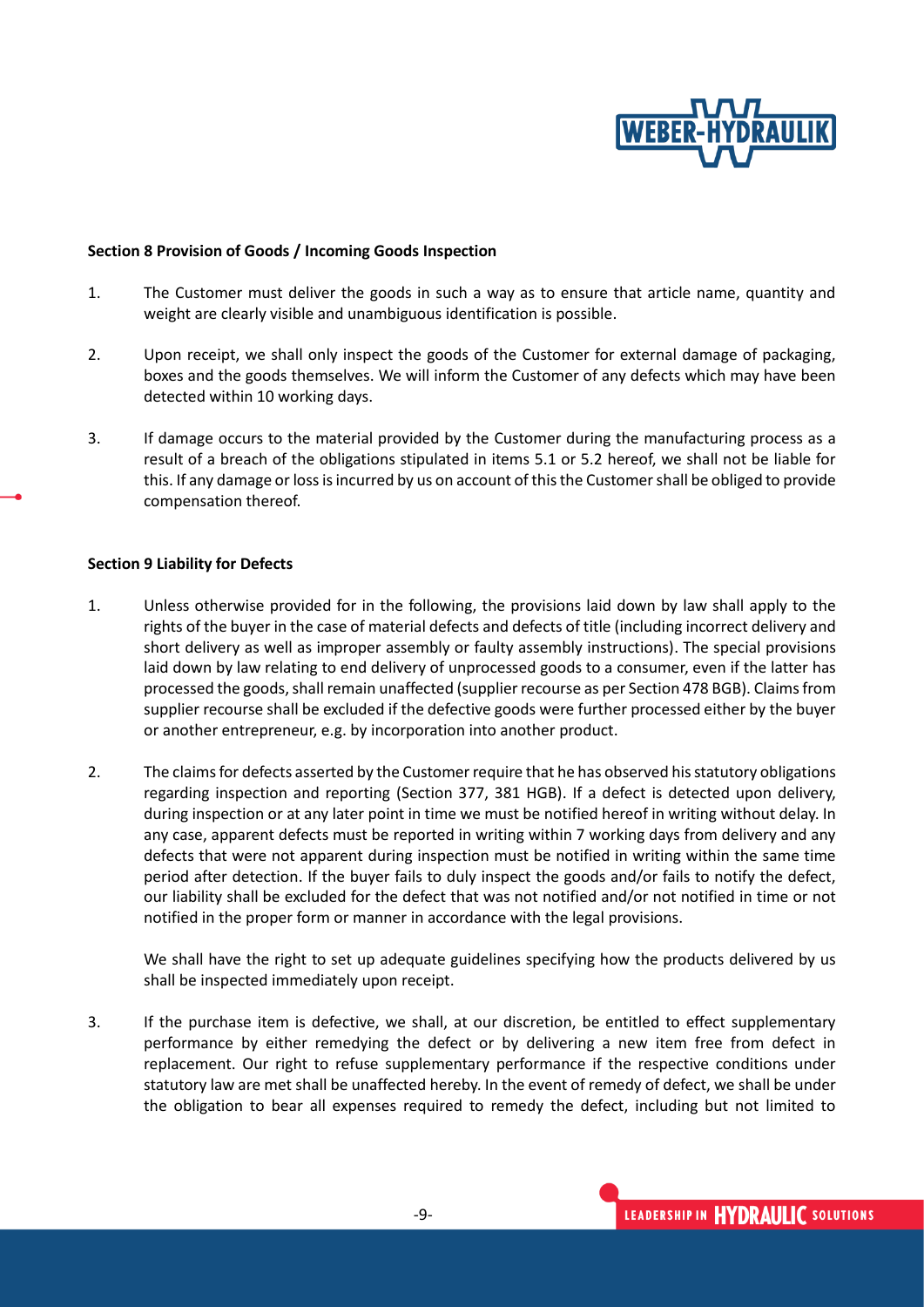

transport, travel, labour and material costs insofar as these costs are not increased by taking the purchase item to a place other than the place of delivery.

- 4. We shall have the right to make the supplementary performance owing conditional on the buyer paying the due purchase price. However, the buyer shall have the right to retain a part of the purchase price proportionate to the defect.
- 5. The buyer must grant us the necessary time and opportunity for the supplementary performance owed by us and must, in particular, provide us with the rejected goods for inspection or verification purposes. In the case of replacement delivery, the buyer must return the defective goods to us in accordance with the provisions laid down by law. If we were not originally under the obligation to incorporate the goods, supplementary performance shall include neither the disassembly of the defective item nor its re-incorporation.
- 6. We shall be entitled to refuse supplementary performance if the total expenditure required for this amounts to more than 20% of the purchase price. The right of the buyer in such case to either reduce the purchase price or to withdraw from the contract, provided the respective statutory provisions are met, shall be unaffected hereby; the following item 11 hereof shall apply with respect to the respective claims for damages.
- 7. Item 11 hereof shall apply to claims for damages the buyer may have on account of defects in the products delivered by us and/or for compensation of wasted efforts.
- 8. The expenditure required for inspection and supplementary performance, including but not limited to transport, travel, labour and material costs as well as costs of assembly and disassembly, if applicable, shall be borne or refunded by us in accordance with the statutory provisions, if a defect actually exists. If products delivered by us are inspected by us as a consequence of a notification of defect by the Customer and the notification of defect turns out to be unfounded, the Customer shall bear the costs incurred hereby (in particular inspection and transport costs), which will be charged to him in accordance with our standard rates for maintenance and service work, unless the lack of defectiveness was not discernible for the buyer.
- 9. In the case of defects in components from other manufacturers which cannot be remedied by us for licencing or factual reasons we will, at our discretion, assert our warranty claims against the manufacturers and suppliers for the account of the Customer or will assign such claims to the Customer. In case of such defects, warranty claims can only be asserted against us if the respective other conditions are met and in accordance with the stipulations in these Conditions for Sale if legal enforcement of the aforesaid claims against the manufacturer and supplier was not successful or is futile, e.g. due to insolvency.
- 10. All and any liability on our part for products delivered by us shall become extinct if the products delivered by us are modified by the Customer, unless the Customer provides proof that such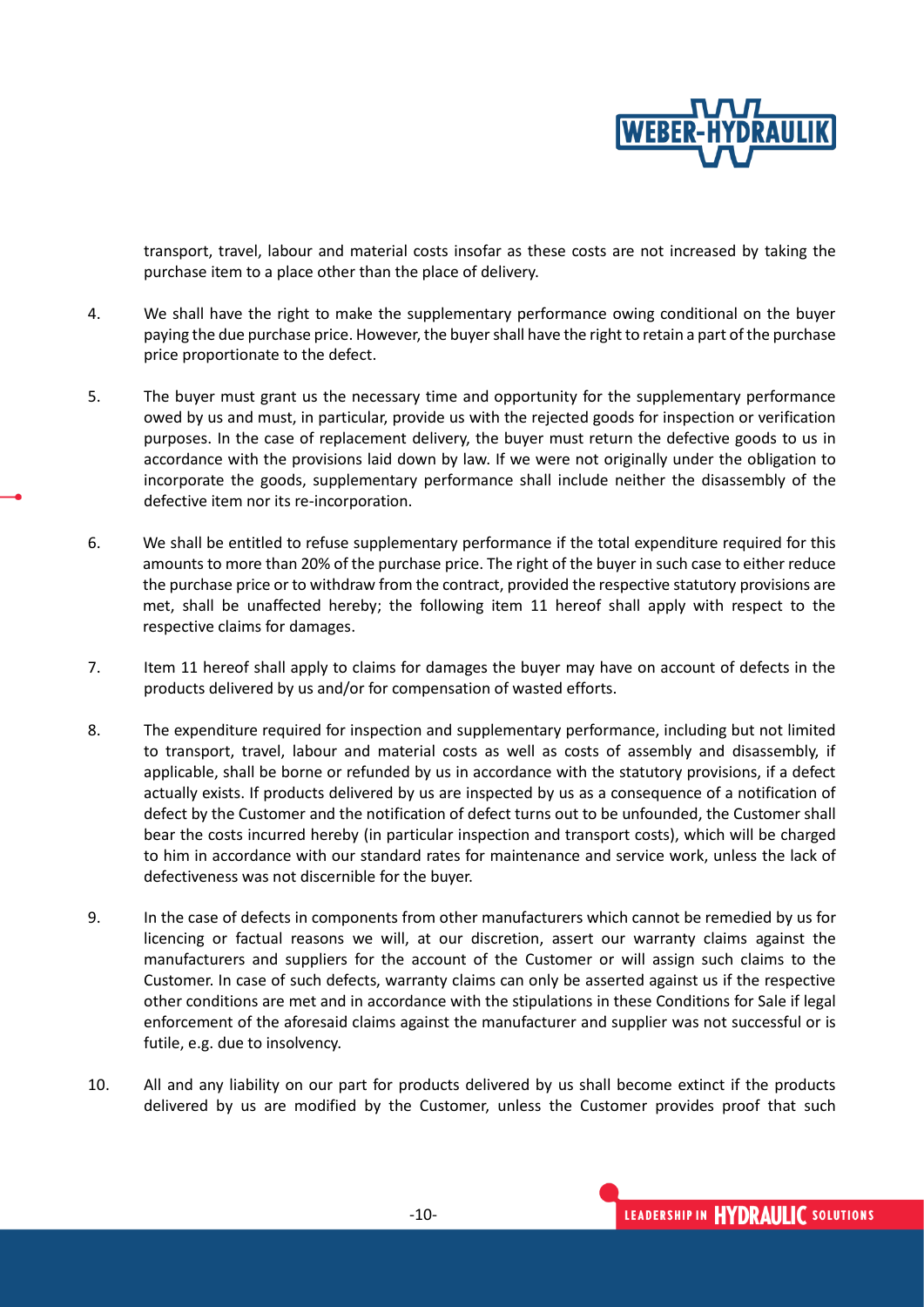

modifications are not the cause of the notified defect. Likewise, all and any liability on our part for defects of the products delivered shall become extinct if the products have not been maintained, cared for and used in accordance with our instructions and guidelines, unless the Customer is able to prove that deviating from our instructions and guidelines was not the cause of the defect notified by the Customer. The Customer undertakes to comply with our instructions and guidelines for maintenance, care and use of the products delivered and to document compliance in suitable form. Upon request, proof of the compliance with such instructions and guidelines must be provided to us. The warranty shall not be applicable if the Customer modifies the delivery item either himself or has it changed by a third party without the consent of the seller, rendering remedy of defect either impossible or only possible with an unreasonable amount of effort. In each case the Customer shall bear the additional costs of the remedy of the defect incurred by such modification.

- 11. In urgent cases, e.g. where the safety of operations is compromised or disproportionate damage needs to be prevented, the Customer shall be entitled to remedy the defect himself and claim from us reimbursement of the expenditure necessary from an objective point of view. In such case, if the Customer remedies the defect himself, we must be notified thereof without delay - beforehand, if possible. The right of the Customer to take action himself shall not apply if we are entitled to refuse the respective supplementary performance in accordance with the provisions laid down by law.
- 12. If supplementary performance has failed despite two attempts or if a reasonable time period to be set by the buyer has expired without result or can be waived in accordance with the statutory provisions, the Customer shall be entitled to withdraw from the contract or to reduce the purchase price. In the event of a minor defect the right of withdrawal shall not apply.
- 13. In case of defects, any claims of the buyer for damages and/or compensation for expenses incurred to no avail shall only apply as stipulated under item 11 hereof and shall be excluded in all other respects.

#### **Section 10 Liability for Software Defects**

1. Following the respective notification of defects by the Ordering Party we shall remedy defects in the software supplied (software programmes and the corresponding documentation and circuits and other records) within a limitation period of 12 months from delivery. At our discretion, remedy will be effected by rectifying the defect, delivering software free from such defect or demonstrating ways to prevent the effects of the defect. At least three attempts at supplementary performance must be accepted in the event of a defect. An equivalent new software version or the equivalent previous software version without the defect must be accepted by the Ordering Party if such can be expected of him.

The limitation period shall not commence anew on account of the supplementary performance. If we refuse to carry out the supplementary performance, if the supplementary performance fails or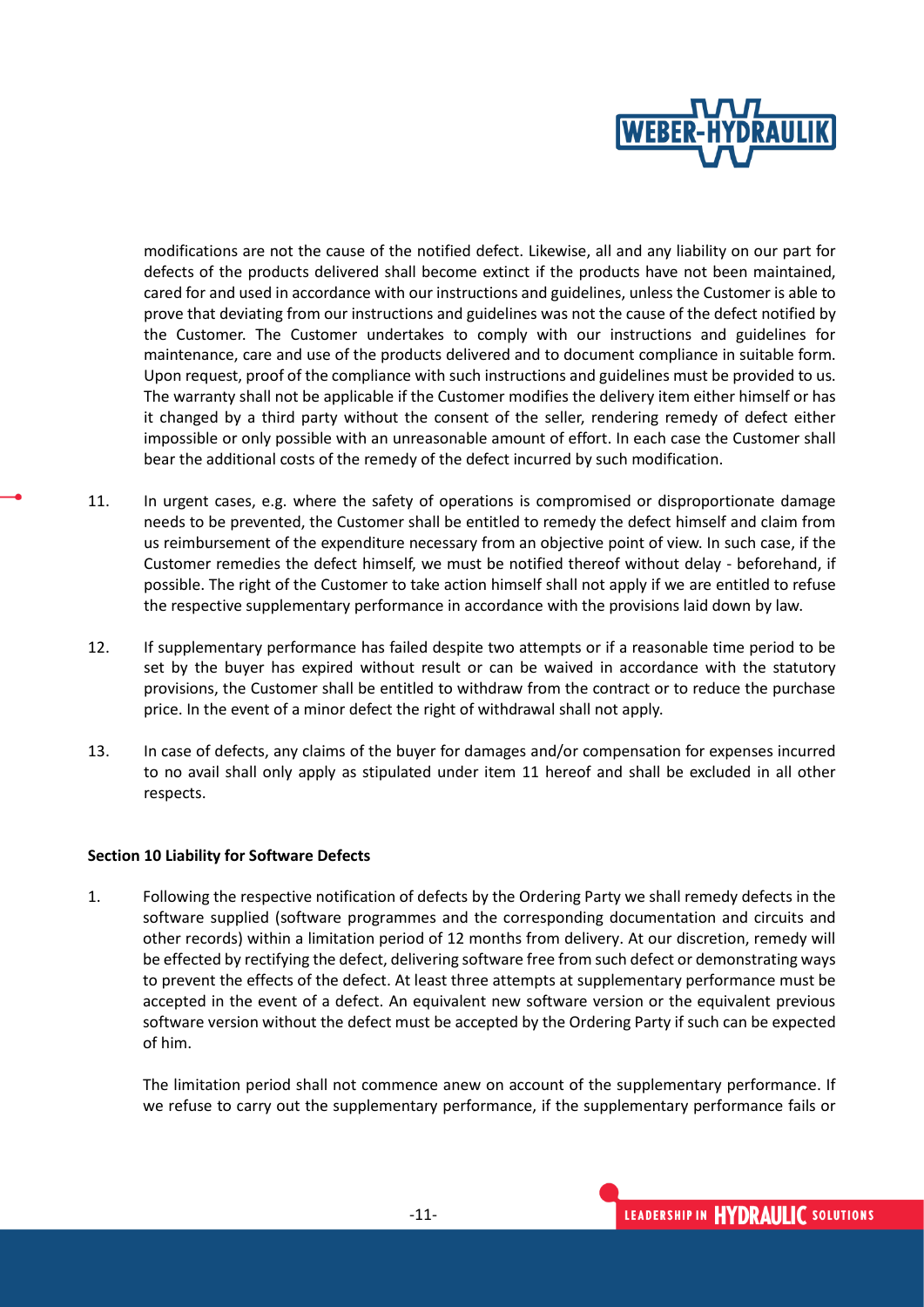

cannot be expected of the Ordering Party, the Ordering Party shall be entitled to assert additional claims and may in particular demand a reduction of the purchase price or withdraw from the contract.

- 2. The software shall have the agreed properties and characteristics and shall be suited for the contractually intended use – in the absence of an agreement it shall be suited for its customary use. It shall meet the criteria of practical suitability and shall be of the quality customary for this kind of software; it is not possible to completely exclude software defects. Functional impairment of the software as a result of hardware defects, environmental conditions, operating errors or the like does not constitute a defect. A negligible reduction in quality shall not be taken into account.
- 3. The Ordering Party shall assist us in error analysis and remedy of defect in particular by providing a substantiated description of the problems that arise, providing comprehensive information and by granting us the time and opportunity necessary for remedying the defect. At our discretion, defects may be remedied on site or at our business premises. Services can also be performed remotely. The Ordering Party must, at his own expense, arrange for the necessary technical requirements and must provide us electronic access to the software upon prior notification.
- 4. We shall be entitled to charge additional costs if the software was modified, used outside its prescribed environment or was handled incorrectly. We shall be entitled to charge compensation for expenses incurred if no defect is detected and if negligence was involved when the Ordering Party notified the defect. The burden of proof shall be with the Ordering Party. Section [254](https://beck-online.beck.de/?typ=reference&y=100&g=BGB&p=254) BGB shall apply mutatis mutandis.
- 5. Our liability shall be excluded if the minimum requirements regarding the Ordering Party's hardware and software facilities as stated in the agreed specifications are not met, if the software is installed at the Ordering Party on different hardware to the hardware quoted in the agreed specifications without our consent, which must be provided in text form, if different software to the software disclosed to us when agreement was made on the specifications has been installed on the same hardware or connected hardware of the Customer on which the software is installed and the customer does not provide us with evidence that such different software has not caused any disruptions in the use of the delivery item and/or the software, if the Customer has modified the software without our previous consent in text form or if the Ordering Party has not used the software in accordance with its intended use.
- 6. Unless otherwise stipulated herein we shall not be liable for any damage that did not originate in the delivered software itself; we shall in particular not be liable for loss of data or other consequential damage. In other respects, item 11 hereof shall apply to claims for damages and claims for compensation of wasted efforts.
- 7. The provisions of item 9 hereof shall apply mutatis mutandis.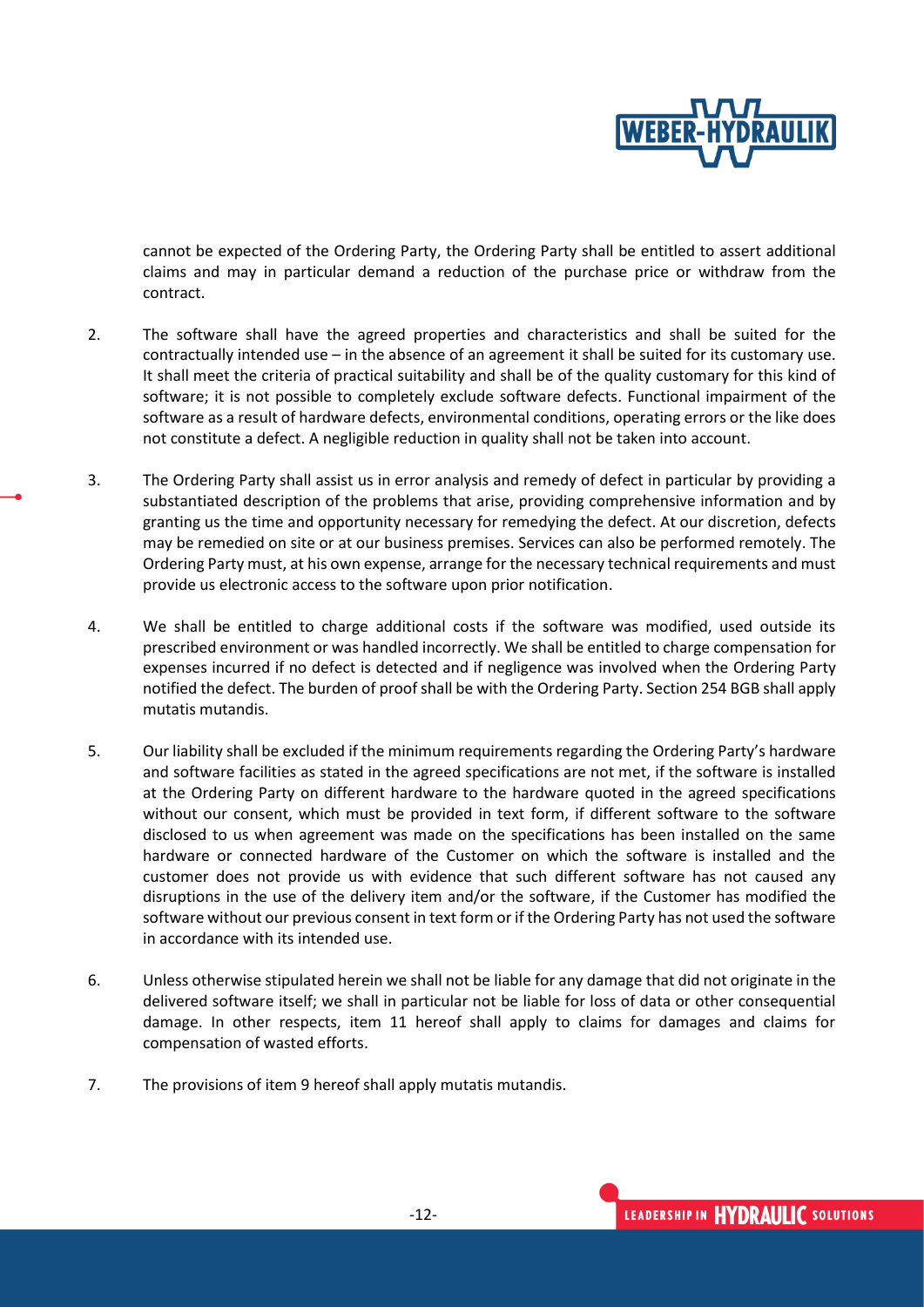

#### **Section 11 Liability and Claims for Damages**

- 1. Any claims for damages asserted by the Ordering Party against us shall be excluded insofar as neither the corporate bodies, executives, employees or other ancillary agents of WEBER-HYDRAULIK GMBH can be charged with intent or gross negligence.
- 2. The present limitation of liability shall not apply if obligations are breached, the fulfilment of which are essential for the proper execution of the contract and the observance of which der Customer may regularly rely on (so-called "cardinal obligations" *[= fundamental obligations going to the root of the contract]*). However, even if such essential obligations are breached – unless there is no intent or gross negligence on the part of WEBER-HYDRAULIK GMBH – the damage to be compensated in such case shall be limited to the purchase price of the respective delivery order; furthermore, the amount of the maximum damage shall be limited to the common and foreseeable damage.
- 3. Furthermore, the aforesaid limitation of liability shall not apply in the case of injury to life, limb or health.
- 4. The aforesaid limitation of liability shall apply to claims for damages of whatever kind asserted by the Ordering Party and arising out of the contractual relationship, including but not limited to damage caused by delay, damages for non-performance, damages for defects of the products delivered or for a breach of the consultation and information obligations. The aforesaid limitation of liability shall also apply to the costs for recall actions implemented by the Ordering Party as a consequence of a defect of the products delivered by us, irrespective of the fact whether the claim for compensation of costs of the Ordering Party is based on damage claims relating to tort or contractually based damage claims or on management without mandate ("negotiorum gestio").
- 5. If products delivered by us are delivered to places outside the territory of the Federal Republic of Germany, we cannot assume any liability that the products do not infringe any industrial property rights of any third party. It shall always be the responsibility of the Customer to check and ensure whether the products delivered by us might infringe any industrial property rights of any third party in countries outside the Federal Republic of Germany. In this respect, the Customer undertakes to indemnify and hold us harmless from and against all and any claims asserted by any third party based on the infringement of industrial property rights. It shall always be the responsibility of the Customer to verify whether products delivered by us comply with the statutory and official rules and regulations in countries outside the Federal Republic of Germany and are compliant with the standards applicable there – unless their conformity with such statutory or official rules and regulations or standards is confirmed by us in writing.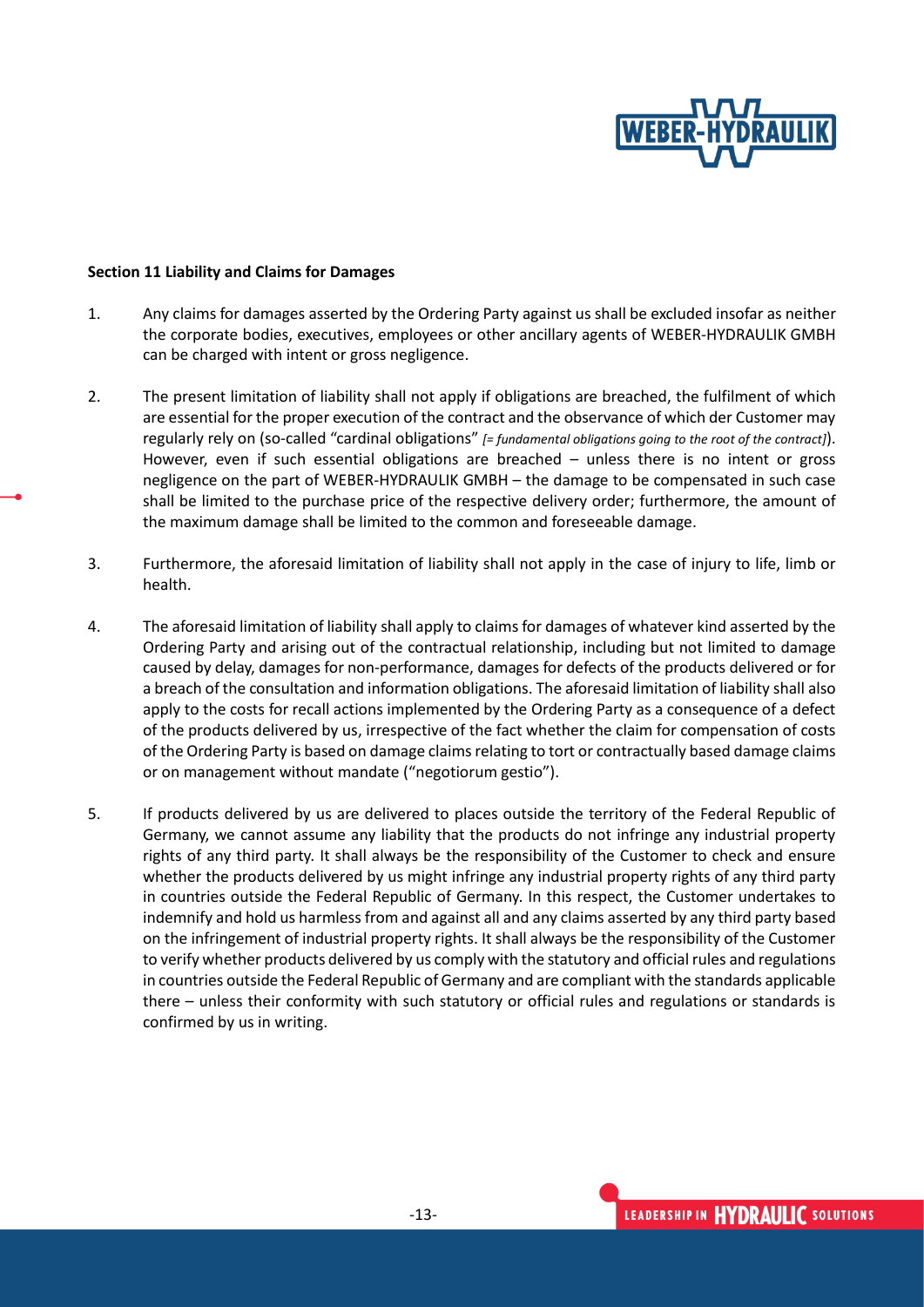

#### **Section 12 Retention of Title**

- 1. We retain title to the purchase item until all payment due from the delivery contract has been received in full. If the Ordering Party acts in breach of the contract, in particular if the Ordering Party is in default of payment, we shall have the right to take back the purchase item. If we take back the purchase item such shall not constitute a withdrawal from the contract, unless such withdrawal has been expressly declared by us in writing. If we seize the purchase item such shall always constitute a withdrawal from the contract. We shall have the right to utilize the purchase item we have taken back, the proceeds resulting from such utilization shall then be offset against the amounts owed to us by the Ordering Party, less appropriate costs for utilization.
- 2. The Ordering Party undertakes to handle the purchase item with due care and must, in particular, adequately insure it at its replacement value at his own expense against theft and fire and water damage. If maintenance or inspection work is required the Ordering Party must carry out such work at his own expense in due time. As early as with the present, in order to secure the payment claims to which we are entitled, the Ordering Party shall assign to us all and any claims to which he may be entitled against any third party or against the insurer due to the destruction or damage of the goods subject to retention of title. The Ordering Party undertakes to notify respective defects without delay; furthermore, upon our first request, he shall be under the obligation to disclose the assignment to the third parties or the insurer.
- 3. If the goods subject to retention of title are seized by third parties or in the event of other third-party interventions, the Ordering Party must inform us immediately thereof in writing so that we can file a court action in accordance with Section 771 ZPO *[German Code of Civil Procedure]*.
- 4. The Ordering Party shall be entitled to sell the purchase item in the ordinary course of business. However, as early as with the present he shall assign to us all and any claims from such resale against his customers or third parties up to the sum total of the invoice (including VAT) of our claim, irrespective of whether the purchase item was resold without or after processing. The Ordering Party shall remain entitled to collect the claim even after assignment. Our entitlement to collect the claim ourselves shall remain unaffected hereby. However, we undertake not to collect the claim ourselves for as long as the Ordering Party meets his payment obligations using the proceeds from the resale, is not in default of payment and if, in particular, no application for the initiation of insolvency proceedings has been filed or if the Ordering Party has not discontinued his payments. However, if such is the case, we shall be entitled to demand that the Ordering Party discloses to us both the assigned claims and the respective debtors, provides all information necessary for collection, hands over the respective documentation and informs the debtors (third party) of the assignment.
- 5. Processing or transformation of the purchase item by the Ordering Party shall always be undertaken on our behalf. If the purchase item is processed with other products which do not belong to us, we shall acquire co-ownership of the new product in proportion to the value of the purchase item (sum total of the invoice inclusive of VAT) and the value of the other processed products at the time of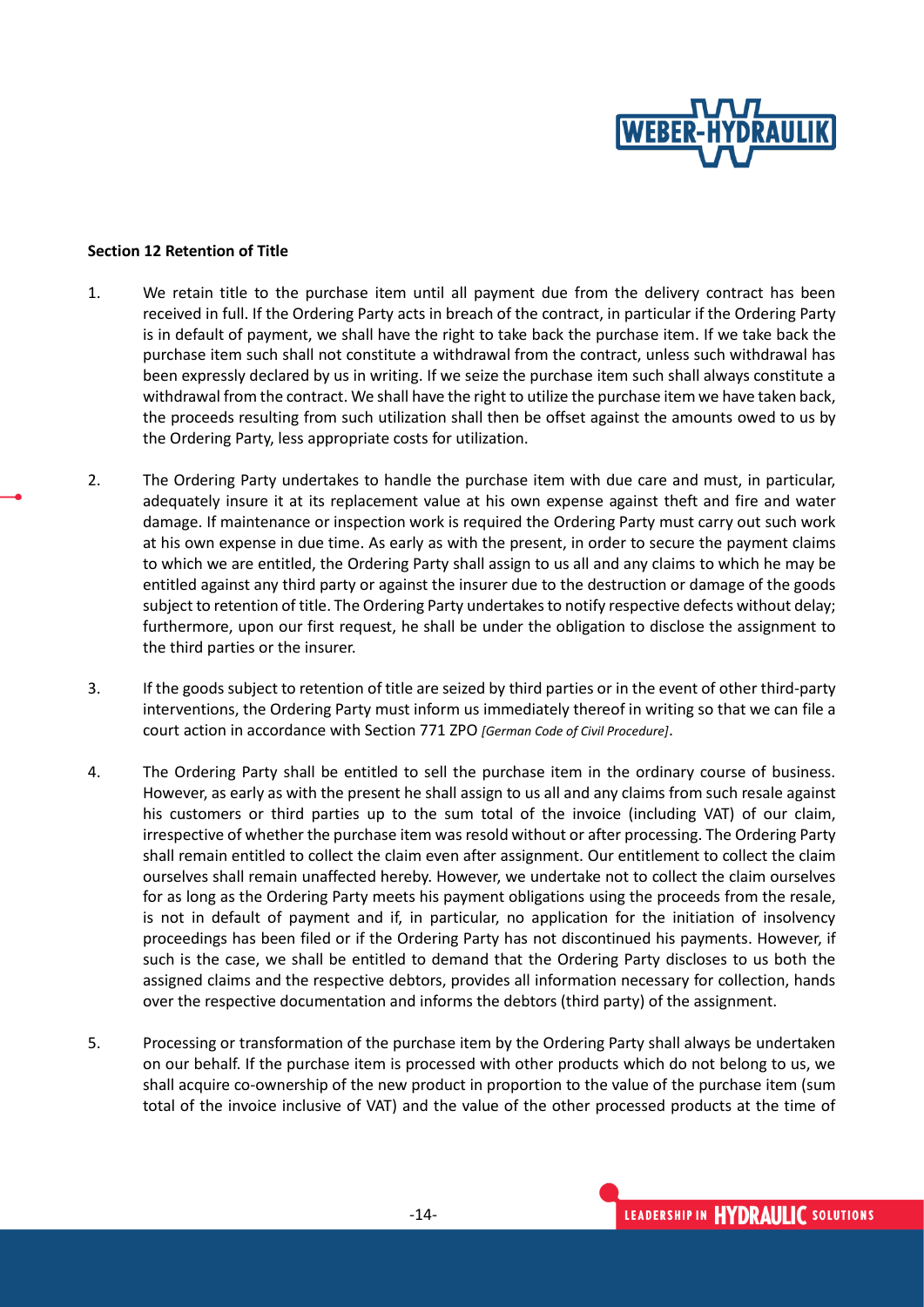

processing. The same shall apply to the product created by such processing as for the purchase item delivered under retention of title.

- 6. If the purchase item is inseparably mixed or combined with other products not belonging to us, we shall acquire co-ownership of the new product in proportion to the value of the purchase item (sum total of the invoice inclusive of VAT) and the value of the other mixed or combined products at the time of such mixing or combining. If the purchase item is mixed or combined in such a way that the product of the Ordering Party is to be considered as the principal thing, it shall be deemed agreed that the Ordering Party shall assign to us co-ownership of this product on a pro rata basis. The Ordering Party shall store and safeguard for us the sole ownership or co-ownership thus generated.
- 7. The Ordering Party shall also assign to us any claims to secure the claims we have against him that may accrue against a third party by combining the purchase item with a piece of real estate.
- 8. Upon request of the Ordering Party, we undertake to release, at our option, the securities to which we are entitled, insofar as their realisable value exceeds the value of the claims to be secured by more than 10%.
- 9. If the products delivered by us are delivered to a country outside the Federal Republic of Germany that does not acknowledge the aforesaid retention of title, the Customer undertakes, upon first request, to obtain for us the respective liens and/or other security rights equivalent to the aforesaid retention of title and to take all measures that are necessary and useful in this respect. The Customer undertakes, if required, to advise us of the necessity of such liens or other security rights.

# **Section 13 Supply by our own Suppliers, Force Majeure**

- 1. We shall be exempted from our obligation to effect delivery if such delivery is prevented by an event of Force Majeure. Events of Force Majeure shall include but not be limited to war, earthquake, flood and other disasters, strike, destruction of production facilities by fire or explosion – to the extent that we are not responsible for the impediment that hinders delivery, either at our site or at the site of our supplier. If the impediment continues for a duration of more than four weeks we shall, in such cases, be entitled to withdraw from the contract.
- 2. We shall not be liable for a delay in the delivery time if such delay is due to the fact that we are not supplied, or not supplied on time, with raw materials, components or semi-finished products by our own suppliers even though the respective cover transaction has been concluded and we are not responsible for the missing, delayed or defective delivery by the supplier and the supplier was selected by us with the customary care. In such case, we undertake to seek a replacement for the failed delivery without delay, if such replacement delivery by another supplier can be expected of us. A replacement delivery can only be expected of us if it is equivalent in price and quality to the delivery originally agreed. We undertake to inform the Ordering Party of the reasons for such delays in delivery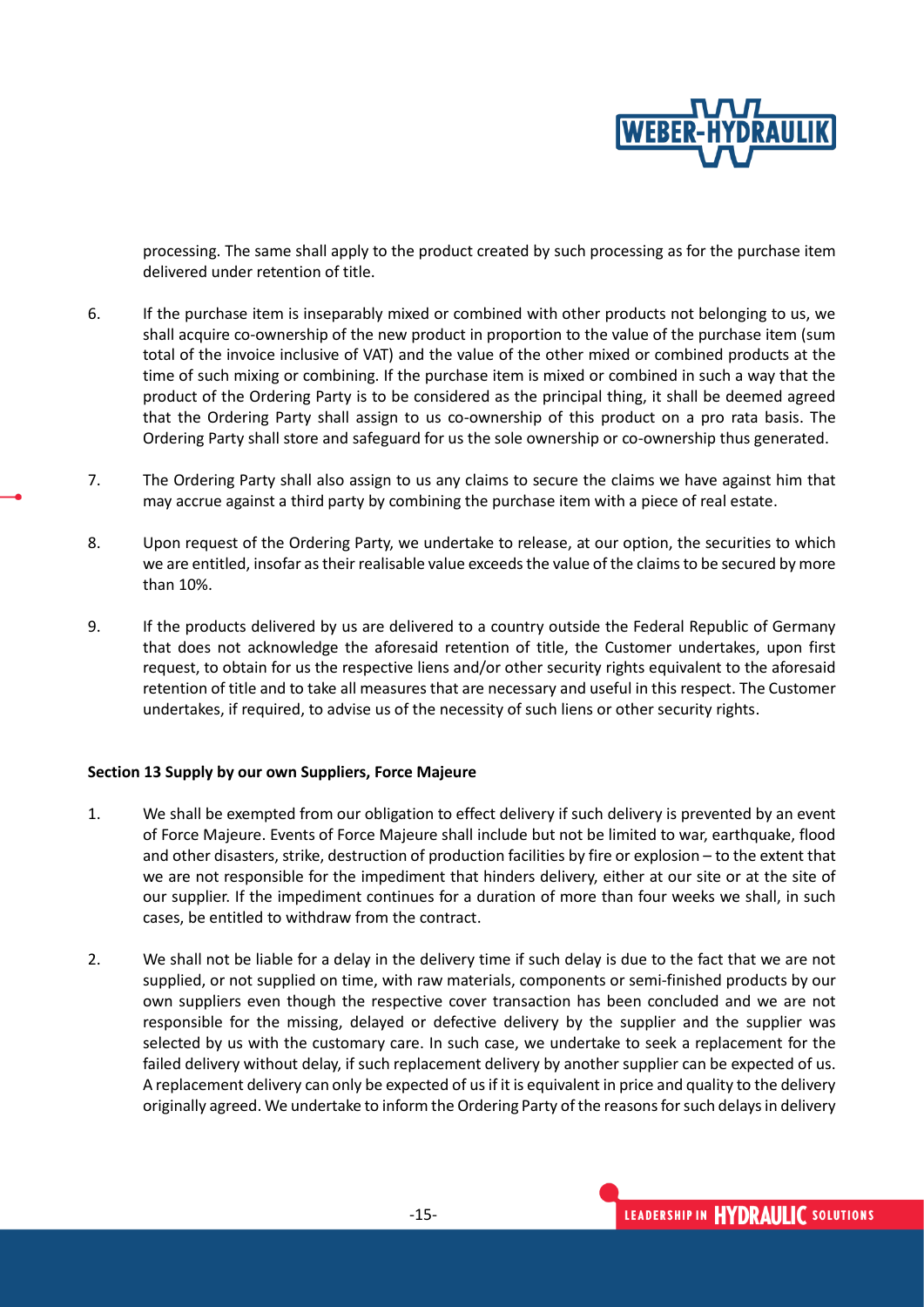

immediately. If the delivery is delayed by more than two months as a consequence of such circumstances both we and the Ordering Party have the right to withdraw from the contract. Any payments or goods/services already received must be returned, any further claims shall be excluded.

# **Section 14 Software**

1. If software and the related documentation are part of the deliveries and services the Ordering Party shall be granted the non-exclusive, non-transferrable, not sub-licensable and revocable right of use for internal use by the Ordering Party together with the products for which the software has been delivered. Use of the software on more than one system shall not be permitted.

Unless a specific license agreement has been concluded with us in writing, any other use of the software and the related documentation, e.g. together with the Ordering Party's own hardware or the hardware of any third party, shall be expressly excluded.

2. We and/or the software supplier retain all and any other rights to the software and the documentation and circuits including any copies and subsequent supplements thereto. The award of sub-licenses shall not be permitted.

The Ordering Party must ensure that such software and documentation are not disclosed to any third party without our prior written consent.

- 3. The Ordering Party shall only be entitled to duplicate, rework, translate or convert the software from object code to source code within the scope permitted by law (Sections 69 a et. seq. German Copyright Act). Provision of source programmes shall require special written agreement. If the originals bear a copyright notice such notice must also be added to the copies by the Ordering Party.
- 4. Unless otherwise agreed, the right of use shall in each case be deemed granted with the acknowledgement of order and delivery of the software, the related documentation and any subsequent additions.

#### **Section 15 Statute of Limitation**

- 1. In derogation from Section 438 [1], number 3, BGB, the general limitation period for claims for material defects and defects of title shall be one year from delivery. If acceptance has been agreed, the limitation period shall commence with acceptance.
- 2. However, if the goods are a building or an object that, in conformity with its customary manner of utilization, has been used for a building and has caused its defectiveness (building material), claims will become statute-barred in five years from delivery in accordance with the statutory provision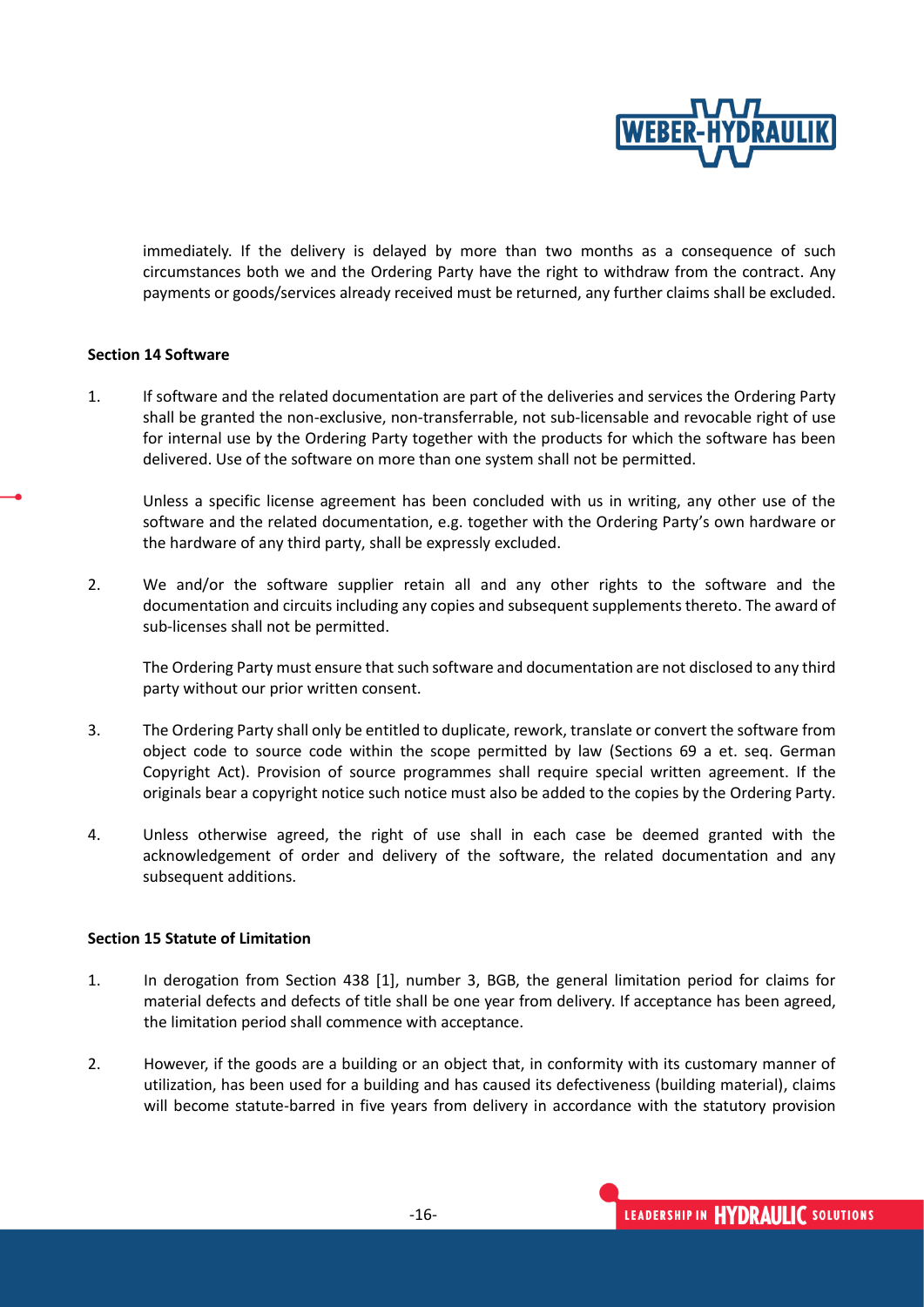

(Section 438 [1], no. 2, BGB). Any additional special provisions on limitation periods laid down by law shall remain unaffected (in particular Section 438 [1], no. 1, [3], Sections 444, 445b BGB).

3. The aforesaid limitation periods stipulated by sales law shall also apply to contractual and noncontractual claims for damages by the buyer based on a defect of the goods – unless the standard statutory limitation periods (Sections 195, 199 BGB) would, in an individual case, result in shorter limitation periods. However, claims for damages of the Customer in accordance with items 11.2. and 11.3 above as well as claims under the Product Liability Act shall become statute-barred in accordance with the statutory limitation periods exclusively.

#### **Section 16 Confidentiality**

Both parties undertake not to use any trade secrets of the other party of which they gain knowledge in the course of the collaboration or delivery for their own economic purposes beyond the purpose of the respective delivery contract or to pass them on to any third party. Obligation to confidentiality shall not apply if such trade secrets have become part of the public domain without the fault of the other party. Furthermore, obligation to confidentiality shall become extinct 5 years after the termination of the cooperation. Trade secrets shall be deemed industrial secrets within the meaning of Section 2 Nr. 1 GeschGehG [German Act for Business Secrets].

#### **Section 17 Export Control, Import Regulations**

- 1. In the absence of any derogating contractual agreements concluded with the Ordering Party the products delivered are intended to be placed on the market within the Federal Republic of Germany for the first time, or, in case of delivery outside the Federal Republic of Germany to the agreed country of first delivery (country of first delivery).
- 2. The export of specific goods by the Ordering Party from there may be subject to official authorisation – e.g. on account of their nature or intended use or final destination. If the Ordering Party exports the products delivered by us or has them exported by any third party, the Ordering Party undertakes to check this out himself and to strictly comply with the relevant export regulations and embargoes, in particular those of the European Union (EU), of Germany and/or other EU member states as well as those of the United States of America or Asian or Arab countries, if applicable, and of all third countries affected.

In addition to this, the Ordering Party is under the obligation to ensure that the required national product approvals or product registrations are obtained and that the stipulations under national law of the respective country for provision of user information in the local language as well as all import regulations are met before the Ordering Party delivers the products delivered by us to a country other than the country of first delivery agreed with us.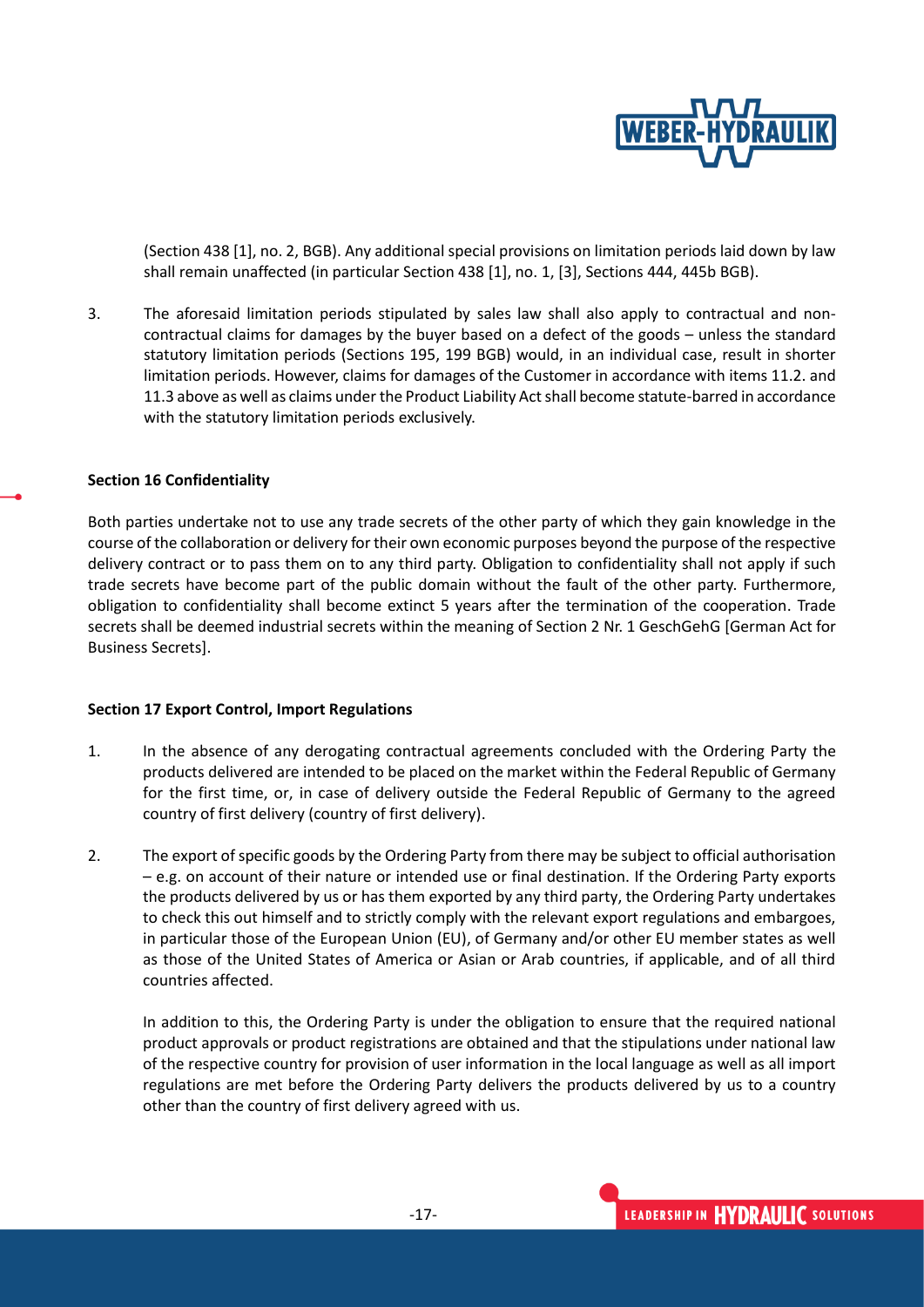

- 3. The Ordering Party will in particular check and ensure and, upon request, provide us with proof that
	- − the products provided are not intended for military, nuclear or armaments use;
	- no deliveries of goods of US origin, of US software or US technology are made to companies and persons included in the US Denied Persons List (DPL); that without official authorisation no deliveries of goods of US origin are made to companies and persons included in the US Warning List, US Entity List or US Specially Designated Nationals and Blocked Persons List;
	- no deliveries are made to companies and persons included in the List of Specially Designated Terrorists, of Foreign Terrorist Organizations, Specially Designated Global Terrorists or the EU Terrorist List or other relevant negative lists for export control;
	- no deliveries of the products supplied by us are made to military recipients;
	- no deliveries are made to recipients that have breached other provisions under export control regulations, in particular regulations of the EU or of the ASEAN countries;
	- all early warnings from the competent German authorities or the national authorities of the respective country of origin of the consignment are observed.
- 4. Access to and use of products delivered by us shall only be permitted if the aforesaid checks and assurances have been made by the Ordering Party; otherwise, the Customer shall refrain from the intended export and we shall be under no obligation to perform.
- 5. If the products delivered by us are passed on to any third party, the Ordering Party undertakes to bind such third party in the same way as stipulated in items 17.1 – 17.4 above and to inform the third party that compliance with such legal provisions is imperative.
- 6. If delivery outside the Federal Republic of Germany has been agreed, the Ordering Party shall ensure at his own expense that all national import regulations of the country of first delivery have been complied with regarding the products that are to be delivered by us.
- 7. The Ordering Party shall indemnify and hold us harmless from and against all damage and expenditure resulting from the culpable breach of the aforesaid obligations stipulated in items 17.1  $-17.6.$

# **Section 18 Choice of Law, Place of Jurisdiction, Place of Performance**

1. All and any contracts concluded between us and the Supplier shall be governed by the substantive law of the Federal Republic of Germany, excluding the provisions of international private law and the UN Convention on Contracts for the International Sale of Goods (CISG).